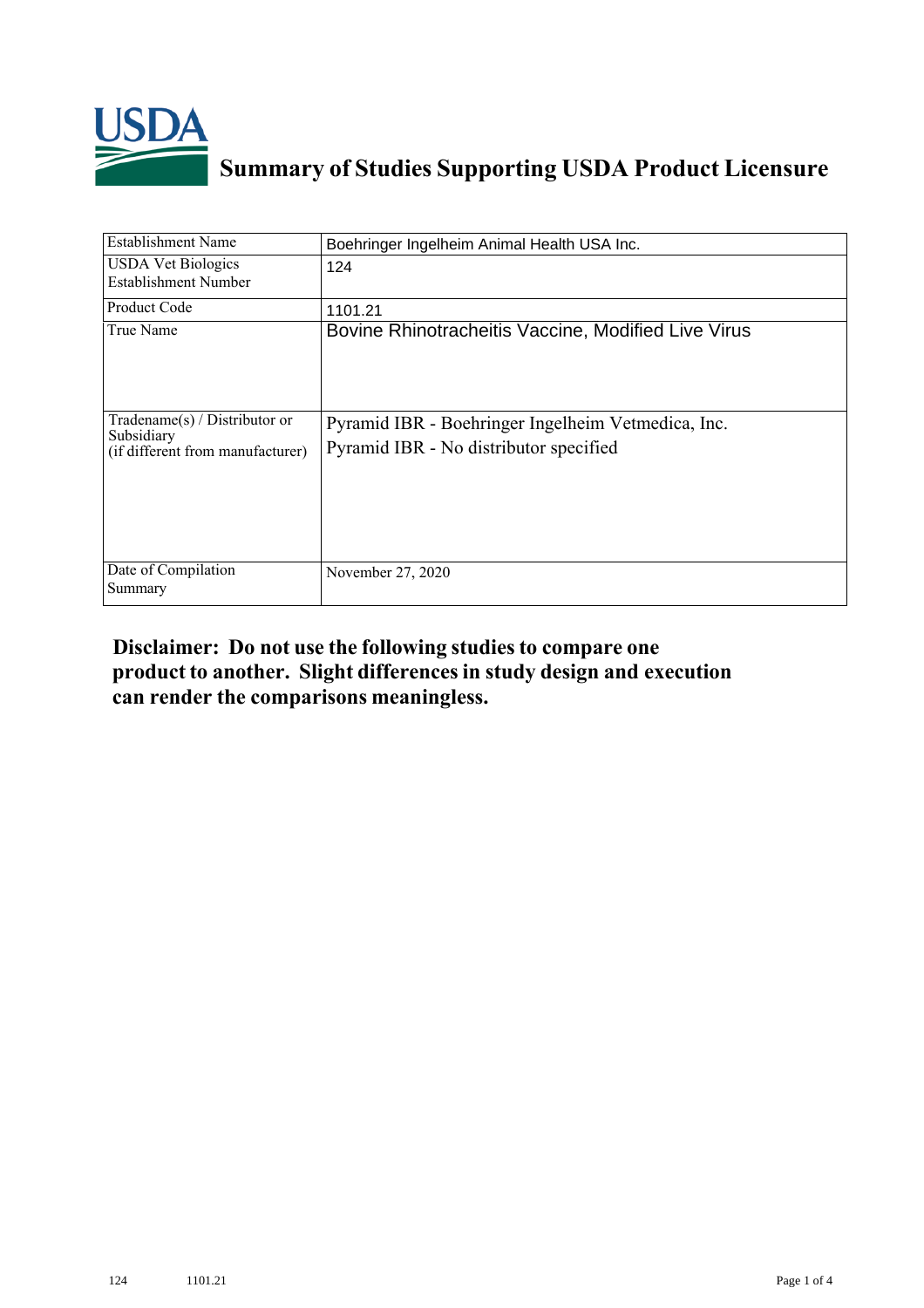| <b>Study Type</b>              | Efficacy                                                                                                                                                                                                                                                                                                                    |
|--------------------------------|-----------------------------------------------------------------------------------------------------------------------------------------------------------------------------------------------------------------------------------------------------------------------------------------------------------------------------|
| <b>Pertaining to</b>           | Infectious Bovine Rhinotracheitis (IBR)                                                                                                                                                                                                                                                                                     |
| <b>Study Purpose</b>           | Demonstration of efficacy against IBR (respiratory disease)                                                                                                                                                                                                                                                                 |
| <b>Product Administration</b>  |                                                                                                                                                                                                                                                                                                                             |
| <b>Study Animals</b>           | <b>Bovine</b>                                                                                                                                                                                                                                                                                                               |
| <b>Challenge Description</b>   |                                                                                                                                                                                                                                                                                                                             |
| <b>Interval observed after</b> |                                                                                                                                                                                                                                                                                                                             |
| challenge                      |                                                                                                                                                                                                                                                                                                                             |
| <b>Results</b>                 | Study data were evaluated by USDA-APHIS prior to product<br>licensure and met regulatory standards for acceptance at the time<br>of submission. No data are published because this study was<br>submitted to USDA-APHIS prior to January 1, 2007, and APHIS<br>only requires publication of data submitted after that date. |
| <b>USDA Approval Date</b>      | September 9, 1994                                                                                                                                                                                                                                                                                                           |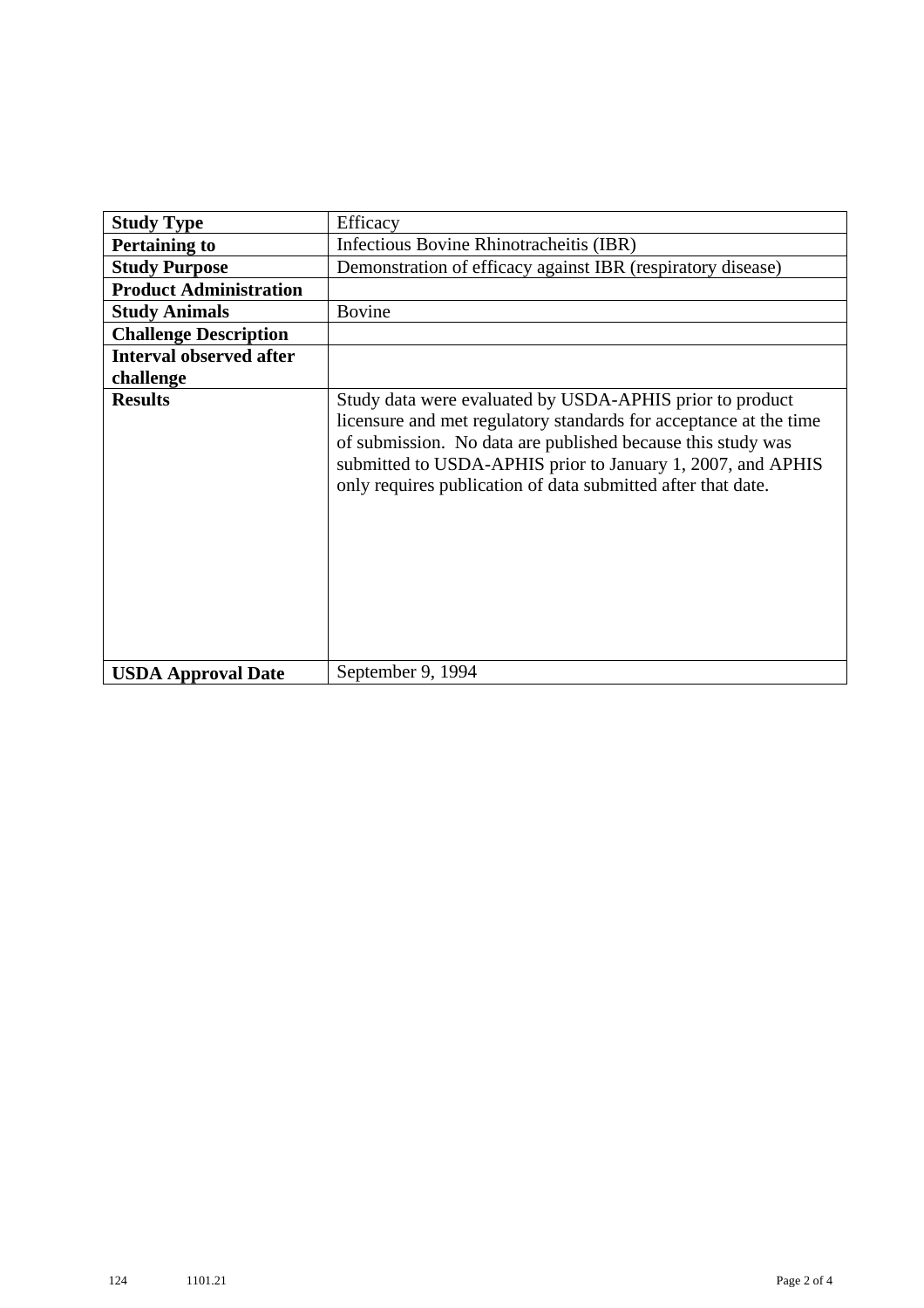| <b>Study Type</b>              | Safety                                                                                                                                                                                                                                                                                                                      |
|--------------------------------|-----------------------------------------------------------------------------------------------------------------------------------------------------------------------------------------------------------------------------------------------------------------------------------------------------------------------------|
| <b>Pertaining to</b>           | All fractions                                                                                                                                                                                                                                                                                                               |
| <b>Study Purpose</b>           | To demonstrate safety under field conditions                                                                                                                                                                                                                                                                                |
| <b>Product Administration</b>  |                                                                                                                                                                                                                                                                                                                             |
| <b>Study Animals</b>           | <b>Bovine</b>                                                                                                                                                                                                                                                                                                               |
| <b>Challenge Description</b>   |                                                                                                                                                                                                                                                                                                                             |
| <b>Interval observed after</b> |                                                                                                                                                                                                                                                                                                                             |
| challenge                      |                                                                                                                                                                                                                                                                                                                             |
| <b>Results</b>                 | Study data were evaluated by USDA-APHIS prior to product<br>licensure and met regulatory standards for acceptance at the time<br>of submission. No data are published because this study was<br>submitted to USDA-APHIS prior to January 1, 2007, and APHIS<br>only requires publication of data submitted after that date. |
| <b>USDA Approval Date</b>      | September 9, 1994                                                                                                                                                                                                                                                                                                           |